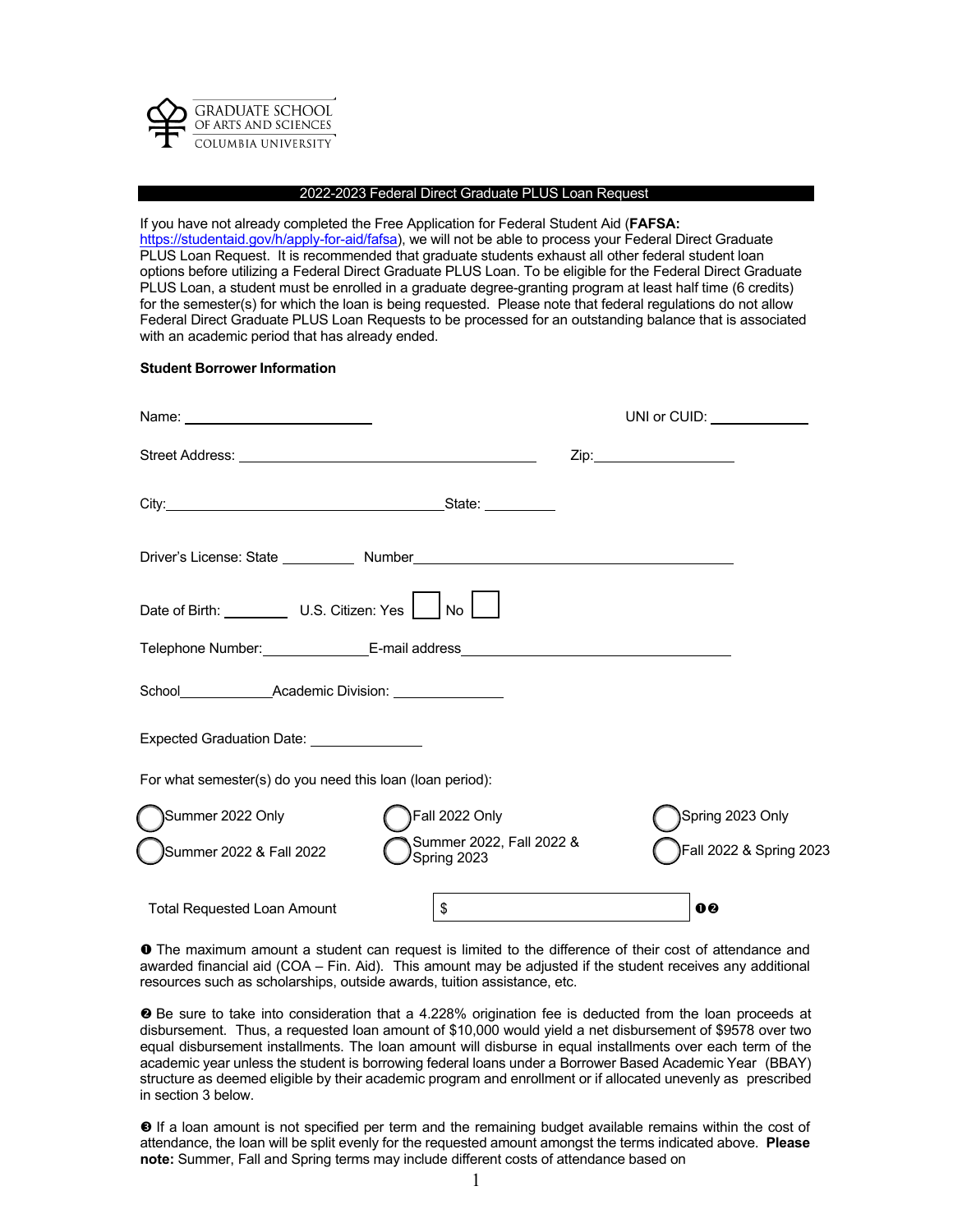length of term. As a result, the requested loan amount may be allocated unevenly to remain within the cost of attendance for both the term and overall aid year.

### **\*\*\*\*Master Promissory Note Requirement\*\*\*\***

After thoroughly completing this form (DO NOT LEAVE ANY BLANKS) and submitting it to the GSAS Office of Financial Aid, you must complete a Master Promissory Note (MPN). Please follow these additional steps to ensure that your Federal Direct Graduate PLUS Loan is processed:

- 1. Complete a Direct Graduate PLUS Loan Master Promissory Note (MPN) and the required Entrance Counseling to receive Direct Loans as a Graduate or Professional student at https://studentaid.gov.
- 2. To complete the required documents in section 1 above, login to https://studentaid.gov with your Federal Student Aid ID (**FSAID**). If you do not have a Federal Student Aid ID or do not remember your FSA ID credentials, go to https://fsaid.ed.gov/npas/index.htm to create one, retrieve, or reset your credentials.

Once you submit this form to the GSAS Office of Financial Aid, the Department of Education will perform a credit check. You will receive separate notification from them regarding the approval or denial of your loan.

# **Additional Resources:**

Student Loan Support Center https://studentloans.gov/help-center/contact 1-800-557-7394

Federal Student Loan Management Information and Repayment Estimator https://studentaid.gov/h/manage-loans

National Student Loan Database https://nslds.ed.gov/nslds/nslds\_SA/

### **Disclosure regarding Direct Unsubsidized Loan versus the Direct Graduate PLUS Loan:**

The chart below outlines the differences and similarities between the Direct Unsubsidized Loan and Direct Graduate PLUS Loan.

|                                                      | Federal Direct Unsubsidized Loan | <b>Federal Direct Graduate PLUS</b><br>Loan |
|------------------------------------------------------|----------------------------------|---------------------------------------------|
| Credit-Based                                         | No                               | Yes                                         |
| <b>Interest Rates</b><br>(as of 7/1/2020)            | 4.30%                            | 5.30%                                       |
| <b>Origination Fees</b><br>(10/1/20 through 9/30/21) | 1.057%                           | 4.228%                                      |
| Grace Period                                         | Yes                              | No                                          |

# **Privacy Act Disclosure Notice**

The Privacy Act of 1974 (5 U.S.C.552a) requires that the following notice be provided to you. The authority for collecting the information requested on this form is 451 et seq. of the Higher Education Act of 1965, as amended. Your disclosure of this information is voluntary. However, if you do not provide this information, you cannot be considered for a Direct PLUS Loan. The information on this form will be used to determine your eligibility for a Direct PLUS Loan. The information in your file may be disclosed to third parties as authorized under routine uses in the Privacy Act notices called "Title IV Program Files" (originally published on April 12, 2004, Federal Register, Vol 59 p. 17351) and "National Student Loan Data System" (originally published on December 20, 1994, Federal Register, Vol 59 p. 65532). Thus this information may be disclosed to federal and state agencies, private parties such as relatives, present and former employers and creditors, and contractors of the Department of Education for purposes of administration of the student financial assistance program, for enforcement purposes, for litigation where such disclosure is compatible with the purposes for which the records were collected, for use by federal, state, local, or foreign agencies in connection with employment matters or the issuance of a license, grant, or other benefit, for use in any employee grievance or discipline proceeding in which the Federal Government is a party, for use in connection with audits or other investigations, for research purposes, for purposes of determining where particular records are required to be disclosed under the Freedom of